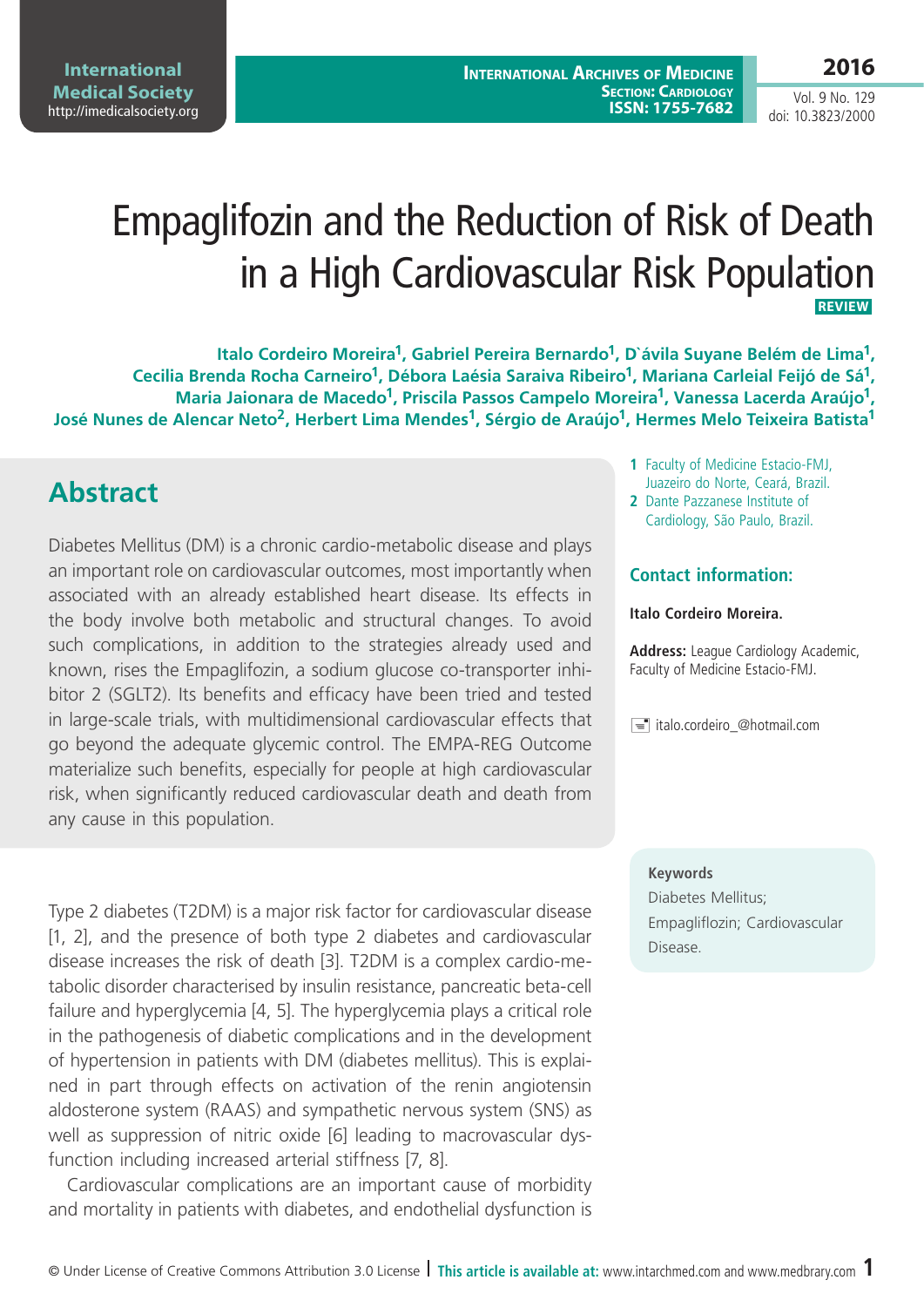**2016**

Vol. 9 No. 129 doi: 10.3823/2000

an early indicator of developing cardiovascular complications [9, 10]. Recommended strategies for reducing exacerbate cardiovascular risk in patients with T2DM include glucose management, lipid lowering, BP (blood pressure) control, smoking cessation, and weight loss [11, 12].

Empagliflozin is a novel inhibitor, which has higher selectivity for the sodium glucose cotransporter 2 (SGLT2) over other SGLT receptors compared with other class members [13, 14]. In patients with T2DM, inhibition of the SGLT2 increases urinary glucose excretion and reduces plasma glucose. Additional benefits are weight loss [15] that can lead to improvements in glycemic control [16], and a reduction in blood pressure (BP) which is probably attributable to osmotic dieresis [17, 18].

Empagliflozin used as monotherapy or add-on therapy improved hemoglobin A1c (HbA1c) approximately 0.7-1.0% -point (depending on baseline HbA1c and renal function) with a low risk of hypoglycemia, reduced body weight and BP, without increases in heart rate, and had small effects on plasma lipids (increase in HDL-cholesterol, increase in LDL-cholesterol, no change in LDL/HDL cholesterol ratio) [12, 19, 20]. Besides this, it presented favorable effects on markers of arterial stiffness and vascular resistance as well as on a marker of myocardial workload [21]. Prospective studies have shown an association of blood glucose levels and glycated hemoglobin (A1C) with cardiovascular events in diabetic and in those patients in the pre-diabetic state, with the highest incidence of cardiovascular events [22-24]

In another study In Japanese patients with T2DM, empagliflozin monotherapy for 52 weeks led to sustained reductions in HbA1c, fasting plasma glucose, body weight and Systolic blood pressure; [25-27]. Tikkanen et. al noted that Empagliflozin maintains the circadian BP rhythm, with higher reductions in daytime versus nighttime BP. Greater reductions in BP were observed in patients with a BP ≥130/80 mmHg (ambulatory blood pressure monitoring) compared with those with <130/80 mmHg at baseline, suggesting that the risk of hypotension in normotensive patients treated with empagliflozin may be low [28].

The mechanisms behind the cardiovascular benefits of empagliflozin are multidimensional [29] and possibly involve changes in arterial stiffness [30, 31], cardiac function, and cardiac oxygen demand (in the absence of sympathetic-nerve activation) [30], as well as cardiorenal effects [30, 32-34], reduction in albuminuria [20, 25], reduction in uric acid [19, 20], and established effects on hyperglycemia, weight, visceral adiposity, and BP [3].

In international phase III studies, empagliflozin 10 and 25mg for 24 weeks led to significant improvements in glycaemic control and reduced body weight and BP in patients with T2DM when given as monotherapy [36] add-on to metformin [37], add-on to metformin plus sulphonylurea (SU) [19] or add-on to pioglitazone with or without metformin [18, 38].

To date, few serious adverse events have been reported from clinical trials. The frequency of hypoglycaemic events was low, similar to that of placebo, and lower than comparators known to have increased risk of hypoglycaemia, with the choice of co-administered glucose-lowering agent being the major determinant of hypoglycaemic risk [5, 39] as increased incidence of urinary and genital tract infections Among Patients treated with SGLT2 inhibitors, which could potentially be attributed to the glycosuria effect of these agents [14, 40, 41].

In the EMPA-REG, among patients with type 2 diabetes at high risk for cardiovascular events, those receiving empagliflozin had a lower rate of the primary composite outcome of death from cardiovascular causes, nonfatal myocardial infarction, or nonfatal stroke than did patients receiving placebo. The reductions in the risk of cardiovascular death in the empagliflozin group were consistent across subgroups according to baseline characteristics, representing the relative reduction of 32% [3].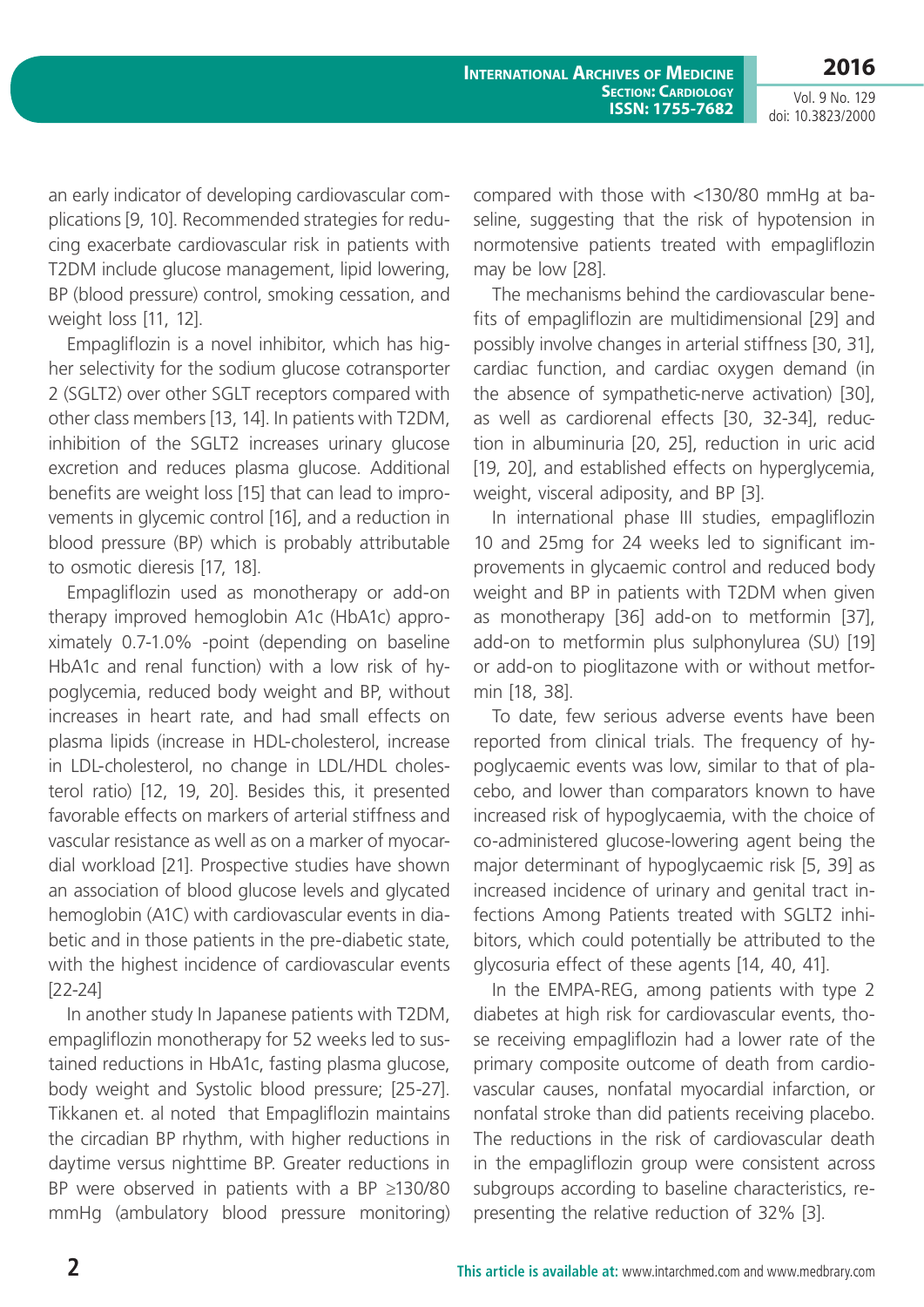Vol. 9 No. 129 doi: 10.3823/2000

Empaglifozin may play an important role in diabetics patients. It has not only glycemic effects, but lowers blood pressure levels, promotes weight loss, and acts in microalbuminuria. All of this would already be reason to excitement, but EMPA-REG outcome showed us, perhaps, the greatest benefit that an anti-diabetic oral drug had ever did: the consistent cardiovascular benefits found in this trial puts empaglifozin in a level no one drug with this purposes has. The relative and absolute reduction showed in cardiovascular death and death from any causes represents strong evidence that among a high cardiovascular risk population, this drug might be recommended not only for diabetes control, but also for death prevention.

### **References**

- **1.** Sarwar, N., Gao, P., Seshasai, S. (2010) *Diabetes* mellitus, fasting blood glucose concentration, and risk of vascular disease: a collaborative meta-analysis of 102. *Lancet* 375, 2215-22.
- **2.** Beckman, J., Creager, M., Libby, P. (2002) *Diabetes* and atherosclerosis: epidemiology, pathophysiology, and management. *JAMA* 287, 2570-81.
- **3.** Bernard, Z., Christoph, W., John, M. L., David, F., Erich, B., Stefan, H., Michaela, M., Theresa, D., Odd, E. J., Hans, J. W., Uli, C. B., Silvio, E. I. (november 2015) Empagliflozin, Cardiovascular Outcomes, and Mortality in Type 2 Diabetes. *The new england journal of medicine* 373(22).
- **4.** RA., D. (2009) Banting Lecture. From the triumvirate to the ominous octet: a new paradigm for the treatment of type 2 Diabetes mellitus. *Diabetes* 58, 773-95.
- **5.** Brunton, S. A. (October 2015) The potential role of sodium glucose co-transporter 2 inhibitors in the early treatment of type 2 Diabetes mellitus. *The Interanational journal of clinical practice* 69(10), 1071–1087.
- **6.** Bellien, J., Favre, J., Iacob, M., Gao, J., Thuillez, C., Richard, V., Joannides, R. (2010) Arterial stiffness is regulated by nitric oxide and endothelium-derived hyperpolarizing factor during changes in blood flow in humans. *Hypertension* 55, 674-680.
- **7.** Sasson, A., Cherney, D. (2012) Renal hyperfiltration related to *Diabetes* mellitus and obesity in human disease. *World J Diabetes* 3, 1-6.
- **8.** David, Z. C., Bruce, A. P., Nima, S., Ronnie, H., Nora, F., Odd, E. J., Hans-Juergen, W., Maximilian, v. E., Uli, C. B. (2014) The effect of empagliflozin on arterial stiffness and heart rate variability in subjects with uncomplicated type 1 *Diabetes* mellitus. *Cardiovascular Diabetology* 13(28).
- **9.** Oelze, M., Kroller-Schon, S., Welschof, P., Jansen, T., Hausding, M., Mikhed, Y., Stamm, P., Mader, M., Zinßius, E., Agdauletova, S., Gottschlich, A., Stevens, S., Bottari, S., Mayoux, E., Münzel, T., Daiber, A. (2014) The sodium-glucose co-transporter 2 inhibitor empagliflozin improves *Diabetes*-induced vascular dysfunction in the streptozotocin *Diabetes* rat model by interfering with oxidative stress and glucotoxicity. *PLoS One* 9(11), 17-11.
- **10.** Martin, C. M., Eric, M., Volker, V. (June 2015) A comprehensive review of the pharmacodynamics of the SGLT2 inhibitor empagliflozin in animals and humans. *Naunyn-Schmiedeberg's Arch Pharmacol* 388, 801-816.
- **11.** American *Diabetes* Association (2013) Standards of medical care in *Diabetes*-2013. *Diabetes Care* 36.
- **12.** Bernard, Z., Silvio, E. I., John, M. L., Christoph, W., Roberto, F., David, F., Erich, B., Stefan, H., Joan, KR., Jennifer, N., Odd, E. J., Hans-Juergen, W., Uli, C. B. (2014) Rationale, design, and baseline characteristics of a randomized, placebo-controlled cardiovascular outcome trial of empagliflozin (EMPA-REG OUTCOME).
- **13.** Grempler, R., Thomas, L., Eckhardt, M. (2012) Empagliflozin, a novel selective sodium glucose cotransporter-2 (SGLT-2) inhibitor: characterisation and comparison with other SGLT-2 inhibitors. *Diabetes Obes Metab* 14, 83-90.
- **14.** Liakos., Karagiannis., Athanasiadou., Sarigianni, M., Mainou., Papatheodorou., Bekiari., Tsapas,. (2014) Efficacy and safety of empagliflozin for type 2 Diabetes: a systematic review and meta-analysis. *Diabetes, Obesity and Metabolism* 16, 984-993.
- **15.** DeFronzo, R., Davidson, J., del Prado, S. (2012) The role of the kidneys in glucose homeostasis: a new path towards normalizing glycaemia. *Diabetes Obes Metab* 14, 5-14.
- **16.** Feldstein, A., Nichols, G., Smith, D. (2008) Weight change in *Diabetes* and glycemic and blood pressure control. *Diabetes Care* 31, 1960-1965.
- **17.** List, J., Whaley, J. (2011) Glucose dynamics and mechanistic implications of SGLT2 inhibitors in animals and humans. *Kidney Int Suppl* 120.
- **18.** Araki, E., Tanizawa, Y., Tanaka, Y., Taniguchi, A., Koiwai, K., Kim, G., Salsali, A., J. Woerle, H., C. Broedl, U. (2015) Long-term treatment with empagliflozin as add-on to oral anti*Diabetes* therapy in Japanese patients with type 2 Diabetes mellitus. *Diabetes, Obesity and Metabolism* 17, 665-674.
- **19.** Haring, HU., Merker, L., Seewaldt-Becker, E., Weimer, M., Meinicke, T., Woerle, H., Broedl, U. (2013) Empagliflozin as add-on to metformin plus sulfonylurea in patients with type 2 Diabetes: a 24-week randomized, double-blind, placebocontrolled trial. *Diabetes Care* 36, 3396-3404.
- **20.** Barnett, A., Mithal, A., Manassie, J., Jones, R., Rattunde, H., Woerle, H., Broedl, U. (2014) Efficacy and safety of empagliflozin added to existing anti-*Diabetes* therapy in patients with type 2 Diabetes and chronic kidney disease: a randomised, doubleblind, placebocontrolled trial. *Lancet Diabetes* Endocrinol 2, 369-384.